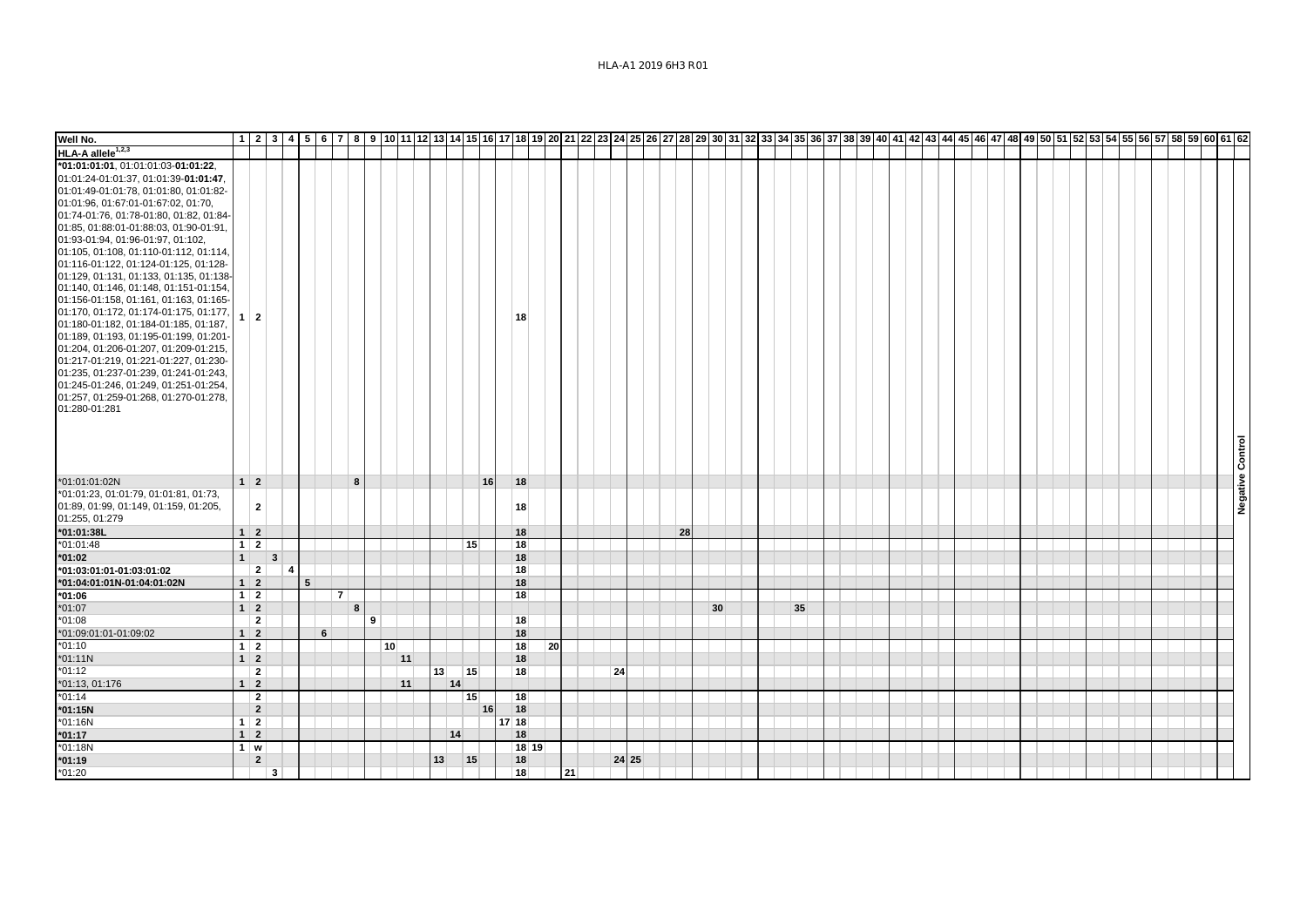| $*01:21$                          |              | $1 \vert 2$     |  |                 |   |   |    | 13 |    |  | 18      | 20        |    |    |    |    |    |    |    |    |    |                                                                                                                                                                                             |    |    |    |    |    |    |    |    |    |  |  |  |    |  |    |             |  |
|-----------------------------------|--------------|-----------------|--|-----------------|---|---|----|----|----|--|---------|-----------|----|----|----|----|----|----|----|----|----|---------------------------------------------------------------------------------------------------------------------------------------------------------------------------------------------|----|----|----|----|----|----|----|----|----|--|--|--|----|--|----|-------------|--|
| Well No.                          |              |                 |  | 1 2 3 4 5 6 7 8 |   |   |    |    |    |  |         |           |    |    |    |    |    |    |    |    |    | 9 10 11 12 13 14 15 16 17 18 19 20 21 22 23 24 25 26 27 28 29 30 31 32 33 34 35 36 37 38 39 40 41 42 43 44 50 51 52 53 54 55 56 57 58 54 55 66 77 88 59 60 61 62                            |    |    |    |    |    |    |    |    |    |  |  |  |    |  |    |             |  |
| Well No.                          |              |                 |  |                 |   |   |    |    |    |  |         |           |    |    |    |    |    |    |    |    |    | 1 2 3 4 5 6 7 8 9 10 11 12 13 14 15 16 17 18 19 20 21 22 23 24 25 26 27 28 29 30 31 32 33 43 55 36 37 38 39 40 41 42 43 44 45 46 47 48 49 50 51 52 53 54 55 65 7 58 59 60 51 62 59 60 61 62 |    |    |    |    |    |    |    |    |    |  |  |  |    |  |    |             |  |
| $*01:22N$                         |              | $1 \mid 2$      |  |                 |   |   |    |    |    |  | 18      |           |    | 22 |    |    |    |    |    |    |    |                                                                                                                                                                                             |    |    |    |    |    |    |    |    |    |  |  |  |    |  |    |             |  |
| *01:23, 01:83:01-01:83:02, 01:191 |              | $1 \vert 2$     |  |                 | 8 |   |    |    |    |  | 18      |           |    |    |    |    |    |    |    |    |    |                                                                                                                                                                                             |    |    |    |    |    |    |    |    |    |  |  |  |    |  |    |             |  |
| $*01:24$                          |              | $1 \mid w$      |  |                 |   |   |    |    |    |  | 18      |           |    |    | 23 |    |    |    |    |    |    |                                                                                                                                                                                             |    |    |    |    |    |    |    |    |    |  |  |  |    |  |    |             |  |
| *01:25, 01:127                    |              | $1 \vert 2$     |  |                 |   |   |    |    |    |  | 18      |           |    |    | 24 |    |    |    |    |    |    |                                                                                                                                                                                             |    |    |    |    |    |    |    |    |    |  |  |  | 56 |  |    |             |  |
| $*01:26$                          |              | $1 \mid 2$      |  |                 |   |   |    |    |    |  | 18      | <b>20</b> |    |    |    |    |    |    |    |    |    |                                                                                                                                                                                             |    |    |    |    |    |    |    |    |    |  |  |  |    |  |    |             |  |
| *01:27N                           |              | $1 \vert 2$     |  |                 |   | 9 |    |    |    |  | 18      |           |    |    |    |    |    |    |    |    |    |                                                                                                                                                                                             |    |    |    |    |    |    |    |    |    |  |  |  |    |  |    |             |  |
| $*01:28$                          |              | $1 \vert 2$     |  |                 |   |   | 11 |    |    |  |         |           |    |    |    |    |    |    |    |    |    |                                                                                                                                                                                             |    |    |    |    |    |    |    |    |    |  |  |  |    |  |    |             |  |
| $*01:29$                          |              | $1 \vert 2$     |  |                 |   |   | 10 |    |    |  | 18      |           |    |    |    |    |    |    |    |    |    |                                                                                                                                                                                             |    |    |    |    |    |    |    |    |    |  |  |  |    |  |    |             |  |
| *01:30, 01:145, 01:236            |              | $1 \mid 2$      |  |                 |   |   |    |    |    |  | $18$ 19 |           |    |    | 23 |    |    |    |    |    |    |                                                                                                                                                                                             |    |    |    |    |    |    |    |    |    |  |  |  |    |  |    |             |  |
| $*01:31N, 01:1734$                |              | $1 \vert 2$     |  |                 |   |   |    |    |    |  | 18      |           |    |    |    | 25 |    |    |    |    |    |                                                                                                                                                                                             |    |    |    |    |    |    |    |    |    |  |  |  |    |  |    |             |  |
| $*01:32, 01:1044$                 |              | $1 \mid 2$      |  |                 |   |   |    |    |    |  | 18      |           |    |    |    |    | 26 |    |    |    |    |                                                                                                                                                                                             |    |    |    |    |    |    |    |    |    |  |  |  |    |  |    |             |  |
| $*01:33$                          |              | $1 \vert 2$     |  |                 |   |   |    |    |    |  | 18      |           |    |    |    |    | 27 |    |    |    |    |                                                                                                                                                                                             |    |    |    |    |    |    |    |    |    |  |  |  |    |  |    |             |  |
| $*01:35$                          |              | $1 \mid 2$      |  |                 |   |   |    |    |    |  | 18      |           |    |    |    |    |    | 29 |    |    |    |                                                                                                                                                                                             |    |    |    |    |    |    |    |    |    |  |  |  |    |  |    |             |  |
| $*01:36$                          |              | $1 \vert 2$     |  |                 |   |   |    |    |    |  | 18      |           |    |    |    |    |    |    |    |    |    |                                                                                                                                                                                             |    |    | 40 |    |    |    |    |    |    |  |  |  |    |  |    |             |  |
| *01:37:01:01-01:37:01:02          |              | $1 \vert 2$     |  |                 |   |   |    |    |    |  | 18      |           |    |    |    |    |    |    |    |    |    |                                                                                                                                                                                             |    |    |    |    |    |    |    |    |    |  |  |  |    |  | 60 |             |  |
| $*01:38$                          |              | $1 \vert 2$     |  |                 |   |   |    |    |    |  | 18      |           |    |    |    |    |    |    | 31 |    |    |                                                                                                                                                                                             |    |    |    |    |    |    |    |    |    |  |  |  |    |  |    |             |  |
| $*01:39$                          |              | $1 \mid 2$      |  |                 |   |   |    |    |    |  | 18      |           |    |    |    |    |    |    |    |    |    |                                                                                                                                                                                             |    |    | 39 |    |    |    |    |    |    |  |  |  |    |  |    |             |  |
| $*01:40$                          |              | $1 \vert 2$     |  |                 |   |   |    |    |    |  | 18      |           |    |    |    |    |    |    |    |    |    |                                                                                                                                                                                             |    |    |    |    |    |    |    | 46 |    |  |  |  |    |  |    |             |  |
| $*01:41$                          |              | $\mathbf{2}$    |  |                 |   |   |    |    |    |  | 18      |           |    |    |    |    |    |    |    |    |    |                                                                                                                                                                                             |    |    |    |    |    |    |    |    | 47 |  |  |  |    |  |    |             |  |
| $*01:42$                          |              | $1 \vert 2$     |  |                 |   |   |    |    |    |  | 18      |           |    |    |    |    |    |    |    |    |    |                                                                                                                                                                                             |    |    |    |    |    |    |    |    | 47 |  |  |  |    |  |    |             |  |
| $*01:43$                          | $\mathbf{1}$ |                 |  |                 |   |   |    |    |    |  | 18      |           |    |    |    |    |    |    |    | 32 |    |                                                                                                                                                                                             |    |    |    |    |    |    |    |    |    |  |  |  |    |  |    |             |  |
| $*01:44$                          |              | $1 \vert 2$     |  |                 |   |   |    |    |    |  | 18      |           | 21 |    |    |    |    |    |    |    |    |                                                                                                                                                                                             |    |    |    |    |    |    |    |    |    |  |  |  |    |  |    | ခြ          |  |
| $*01:45$                          |              | $1 \mid 2$      |  |                 |   |   |    |    |    |  | 18      |           |    |    |    |    | 26 |    |    |    |    |                                                                                                                                                                                             |    |    |    |    |    | 43 |    |    |    |  |  |  |    |  |    | ያ           |  |
| $*01:46$                          |              | $1 \vert 2$     |  |                 |   |   |    |    |    |  | 18      |           |    |    |    |    |    |    |    |    |    |                                                                                                                                                                                             |    |    |    |    |    | 44 |    |    |    |  |  |  |    |  |    |             |  |
| $*01:47, 01:494$                  |              | $1 \mid 2$      |  |                 |   |   |    |    |    |  | 18      |           |    |    |    |    |    |    |    |    |    | 35                                                                                                                                                                                          |    |    |    |    |    |    |    |    |    |  |  |  |    |  |    | ខេត្ត<br>ខេ |  |
| $*$ 01:48, 01:123N <sup>4</sup>   |              | $1 \vert 2$     |  |                 |   |   |    |    |    |  | 18      |           |    |    |    |    |    |    |    |    |    |                                                                                                                                                                                             | 36 |    |    |    |    |    |    |    | 47 |  |  |  |    |  |    |             |  |
| $*01:50, 01:624$                  |              | $1 \mid 2$      |  |                 |   |   |    |    |    |  | 18      |           |    |    |    |    |    |    |    |    |    |                                                                                                                                                                                             |    | 38 |    |    |    |    |    |    |    |  |  |  |    |  |    |             |  |
| $*01:51$                          |              | $1 \vert 2$     |  |                 | 8 |   |    |    |    |  | 18      |           |    |    |    | 25 |    |    |    |    |    |                                                                                                                                                                                             |    |    |    |    |    |    |    |    |    |  |  |  |    |  |    |             |  |
| *01:52:01N                        |              | $1 \vert 2$     |  |                 |   |   |    |    |    |  | 18      |           |    |    |    |    |    |    |    |    |    |                                                                                                                                                                                             |    |    |    |    |    |    | 45 |    |    |  |  |  |    |  |    |             |  |
| *01:52:02N                        |              | $1 \vert 2$     |  |                 |   |   |    |    |    |  | 18      |           |    |    |    |    |    |    |    |    |    |                                                                                                                                                                                             |    |    |    |    |    |    |    |    |    |  |  |  | 55 |  |    |             |  |
| *01:53N-01:54 <sup>4</sup>        |              | $1 \mid 2$      |  |                 |   |   |    |    |    |  | 18      |           |    |    |    |    |    |    |    |    |    |                                                                                                                                                                                             | 36 |    |    |    |    |    |    |    |    |  |  |  |    |  |    |             |  |
|                                   |              | $1 \vert 2$     |  |                 |   |   |    |    |    |  | 18      |           |    |    |    |    |    |    |    |    |    |                                                                                                                                                                                             |    |    |    | 41 |    |    |    |    |    |  |  |  |    |  |    |             |  |
| $*01:55$<br>*01:56N               |              | $1 \mid 2$      |  |                 |   |   |    |    |    |  | 18      |           |    |    |    |    |    |    |    |    |    |                                                                                                                                                                                             |    |    |    |    |    | 43 |    |    |    |  |  |  |    |  |    |             |  |
| *01:57N                           |              | $1 \vert 2$     |  |                 |   |   |    |    |    |  | 18      |           |    |    |    |    |    |    |    | 32 |    |                                                                                                                                                                                             |    |    |    |    |    |    |    |    |    |  |  |  |    |  |    |             |  |
| $*01:58$                          |              | $1 \vert 2$     |  |                 |   |   |    |    |    |  | 18      |           |    |    |    |    |    |    |    |    | 34 |                                                                                                                                                                                             |    |    |    |    |    |    |    |    |    |  |  |  |    |  |    |             |  |
| $*01:59$                          |              | $1 \vert 2$     |  |                 |   |   |    |    | 14 |  | 18      |           |    |    |    | 25 |    |    |    |    |    |                                                                                                                                                                                             |    |    |    |    |    |    |    |    |    |  |  |  |    |  |    |             |  |
| $*01:60$                          |              | $1 \mid 2$      |  | 6               |   |   |    |    |    |  | 18      |           |    |    |    |    |    |    |    |    | 34 |                                                                                                                                                                                             |    |    |    |    |    |    |    |    |    |  |  |  |    |  |    |             |  |
| $*01:61$                          |              | $1 \vert 2$     |  |                 |   |   |    |    |    |  | 18      |           |    |    |    |    |    |    |    |    | 33 |                                                                                                                                                                                             |    |    |    |    |    |    |    |    |    |  |  |  |    |  |    |             |  |
| $*01:63$                          |              | $\overline{2}$  |  |                 |   |   |    |    |    |  | 18      |           |    |    |    |    |    |    | 31 |    |    |                                                                                                                                                                                             |    |    |    |    |    |    |    |    |    |  |  |  |    |  |    |             |  |
| $*01:64$                          |              | $1 \vert 2$     |  |                 |   |   |    |    |    |  | 18      |           |    |    |    |    |    |    |    |    |    |                                                                                                                                                                                             |    |    |    |    | 42 |    |    |    |    |  |  |  |    |  |    |             |  |
| $*01:65, 01:924$                  |              | $1 \mid 2$      |  |                 |   |   |    |    |    |  | 18      |           |    |    |    |    |    |    |    |    |    |                                                                                                                                                                                             | 37 |    |    |    |    |    |    |    |    |  |  |  |    |  |    |             |  |
| *01:66, 01:130                    |              | $\overline{2}$  |  |                 |   |   |    |    |    |  | 18      |           | 21 |    |    |    |    |    |    |    |    |                                                                                                                                                                                             |    |    |    |    |    |    |    |    |    |  |  |  |    |  |    |             |  |
| $*01:68$                          |              | $1 \vert 2$     |  |                 |   |   |    |    |    |  | 18      |           |    |    |    |    |    | 29 |    |    |    |                                                                                                                                                                                             |    | 38 |    |    |    |    |    |    |    |  |  |  |    |  |    |             |  |
| *01:69:01-01:69:02                |              |                 |  |                 |   |   |    |    |    |  |         |           |    |    |    |    |    | 29 |    |    |    |                                                                                                                                                                                             |    |    |    |    |    |    |    |    |    |  |  |  |    |  |    |             |  |
| Well No.                          |              |                 |  |                 |   |   |    |    |    |  |         |           |    |    |    |    |    |    |    |    |    |                                                                                                                                                                                             |    |    |    |    |    |    |    |    |    |  |  |  |    |  |    |             |  |
| Well No.                          |              |                 |  |                 |   |   |    |    |    |  |         |           |    |    |    |    |    |    |    |    |    |                                                                                                                                                                                             |    |    |    |    |    |    |    |    |    |  |  |  |    |  |    |             |  |
| $*01:71$                          |              | $1 \mid 2 \mid$ |  |                 |   |   |    |    |    |  | 18      |           |    |    |    |    |    |    |    |    | 34 |                                                                                                                                                                                             | 37 |    |    |    |    |    |    |    |    |  |  |  |    |  |    |             |  |
| $*01:72$                          |              | $1 \vert 2$     |  |                 |   |   |    |    |    |  | 18      |           |    |    |    |    |    |    |    |    |    |                                                                                                                                                                                             |    | 38 |    |    |    |    |    | 46 |    |  |  |  |    |  |    |             |  |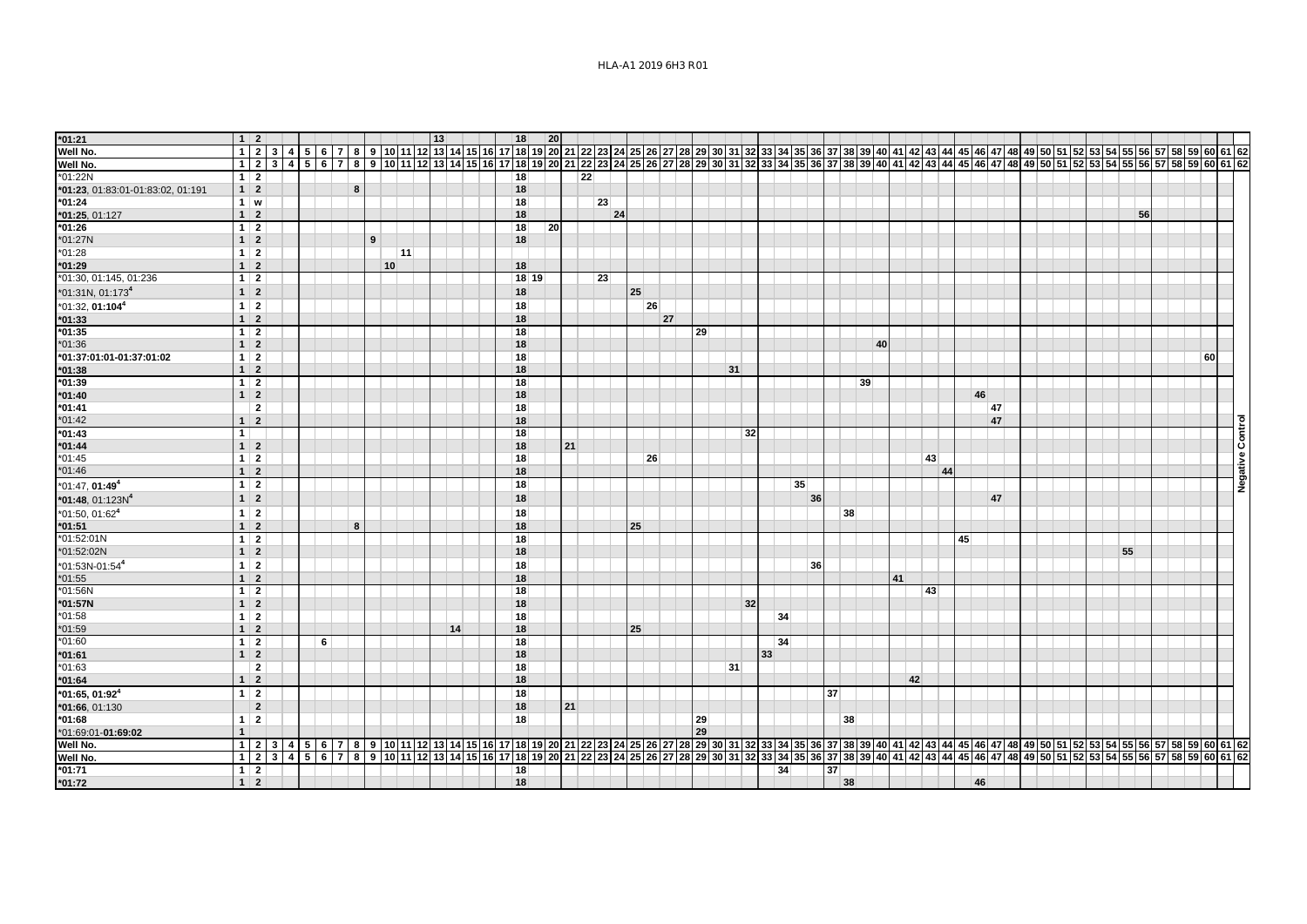| $*01:77$                                                                                          | $1 \mid 2$     |                |                        |  |                |                 |        |                 |    |    | 18      |    |    |    |    |    |       |    |    |  |    |    | 37 | 39    |    |    |    |       |    |    |    |    |    |    |    |    |    |    |                  |
|---------------------------------------------------------------------------------------------------|----------------|----------------|------------------------|--|----------------|-----------------|--------|-----------------|----|----|---------|----|----|----|----|----|-------|----|----|--|----|----|----|-------|----|----|----|-------|----|----|----|----|----|----|----|----|----|----|------------------|
| $*01:81$                                                                                          | $1 \mid 2$     |                |                        |  |                |                 |        |                 |    |    | 18      |    |    |    |    |    |       |    |    |  |    |    |    |       | 41 |    |    |       | 46 |    |    |    |    |    |    |    |    |    |                  |
| $*01:86$                                                                                          | $1 \mid 2$     |                |                        |  | $\overline{7}$ |                 |        | 12 <sup>1</sup> |    |    | 18      |    |    |    |    |    |       |    |    |  |    |    |    |       |    |    |    |       |    |    |    |    |    |    |    |    |    |    |                  |
| *01:87N, 01:141 <sup>4</sup>                                                                      | $1 \vert 2$    |                |                        |  |                |                 |        |                 |    |    | 18      |    |    |    |    |    | 27    |    |    |  |    |    |    |       |    | 42 |    |       |    |    |    |    |    |    |    |    |    |    |                  |
| $*01:95$                                                                                          | $1 \mid 2$     |                |                        |  |                |                 |        |                 |    |    |         |    |    |    |    |    |       |    | 30 |  |    |    |    |       |    |    |    |       |    |    |    |    |    |    |    |    |    |    |                  |
| $*01:98$                                                                                          | $1 \mid 2$     |                |                        |  |                |                 |        |                 |    |    | 18      |    |    |    |    |    |       |    |    |  |    |    |    |       |    |    |    | 44 45 |    |    |    |    |    |    |    |    |    |    |                  |
| $*01:100$                                                                                         | $1 \mid 2$     |                |                        |  |                |                 |        |                 |    |    | 18      |    |    |    |    |    |       |    | 30 |  |    | 35 |    |       |    |    |    |       |    |    |    |    |    |    |    |    |    |    |                  |
| $*01:101$                                                                                         | $1 \vert 2$    |                |                        |  |                |                 |        |                 |    |    | $17$ 18 |    |    |    |    |    |       | 29 |    |  |    |    |    |       |    |    |    |       |    |    |    |    |    |    |    |    |    |    |                  |
| *01:103                                                                                           | $1 \mid 2$     |                |                        |  |                |                 |        |                 |    |    | 18      |    |    |    |    |    |       |    |    |  |    |    |    |       |    |    |    |       |    |    |    |    |    | 54 |    |    |    |    |                  |
| $*01:106$                                                                                         | $1 \vert 2$    |                |                        |  |                |                 | 11     |                 |    |    | 17 18   |    |    |    |    |    |       |    |    |  |    |    |    |       |    |    |    |       |    |    |    |    |    |    |    |    |    |    |                  |
| $*01:107$                                                                                         | $1 \mid 2$     |                |                        |  |                |                 |        |                 |    |    | 18      |    |    | 22 |    |    |       |    |    |  |    |    |    |       |    |    | 43 |       |    |    |    |    |    |    |    |    |    |    |                  |
| $*01:109$                                                                                         | $1 \vert 2$    |                |                        |  |                |                 |        |                 |    |    | 18      |    |    |    |    |    | 27 28 |    |    |  |    |    |    |       |    |    |    |       |    |    |    |    |    |    |    |    |    |    |                  |
| $*01:113$                                                                                         | $1 \vert 2$    |                |                        |  |                |                 |        |                 |    |    | 18      |    |    |    |    |    |       |    |    |  |    |    |    | 39 40 |    |    |    |       |    |    |    |    |    |    |    |    |    |    |                  |
| $*01:115$                                                                                         | $1 \vert 2$    |                |                        |  |                |                 |        | 12              |    |    | 18      |    |    |    |    |    |       |    |    |  | 34 |    |    |       |    |    |    |       |    |    |    |    |    |    |    |    |    |    |                  |
| $*01:126$                                                                                         | $1 \mid 2$     |                |                        |  |                |                 |        | 13              |    |    | 18      |    |    |    |    |    |       |    |    |  |    |    |    |       |    |    |    |       |    |    |    |    |    |    |    |    |    |    |                  |
| $*01:132$                                                                                         | $1 \vert 2$    |                |                        |  |                |                 |        |                 |    |    | 18      |    |    |    |    |    | 28    |    |    |  |    |    |    |       |    |    |    |       |    |    |    |    |    | 54 |    |    |    |    |                  |
| $*01:134$                                                                                         | $1 \mid 2$     |                |                        |  |                |                 |        |                 |    |    |         |    |    |    |    | 26 |       |    |    |  |    |    |    |       |    |    |    |       |    |    |    |    |    |    |    |    |    |    |                  |
| $*01:136$                                                                                         | $1 \vert 2$    |                |                        |  |                |                 |        |                 |    |    | 18      |    |    |    | 24 |    |       |    |    |  |    |    |    |       |    |    |    |       |    |    |    |    |    |    |    |    |    |    |                  |
| *01:137, 01:1504                                                                                  | $1 \vert 2$    |                |                        |  |                | 10 <sup>1</sup> |        |                 |    |    | 18      |    |    |    |    |    |       |    |    |  |    | 35 |    |       |    |    |    |       |    |    |    |    |    |    |    |    |    |    |                  |
| $*01:142$                                                                                         | $1 \vert 2$    |                |                        |  |                |                 |        |                 |    |    | 18      |    |    |    |    |    |       |    | 30 |  |    |    |    |       |    | 42 |    |       |    |    |    |    |    |    |    |    |    |    |                  |
| $*01:143$                                                                                         | 1 <sup>1</sup> |                |                        |  |                |                 |        |                 |    |    | 18      |    |    |    |    |    |       |    |    |  |    |    |    | 40    |    |    |    |       |    |    |    |    |    |    |    |    |    |    |                  |
| $*01:144$                                                                                         | $1 \vert 2$    |                |                        |  |                |                 |        |                 |    |    | 18      |    |    |    |    |    |       |    |    |  |    |    |    |       |    |    |    |       |    | 48 |    |    |    |    |    |    |    |    |                  |
| *01:147Q                                                                                          |                | $\overline{2}$ |                        |  |                |                 |        |                 |    |    | 18      |    |    |    |    |    |       |    |    |  |    |    |    |       |    |    |    |       | 46 |    |    |    |    |    |    |    |    |    | Negative Control |
| $*01:155$                                                                                         | $1 \mid 2$     |                |                        |  |                |                 |        |                 |    |    | 18      |    | 21 |    |    |    |       |    | 30 |  |    |    |    |       |    |    |    |       |    |    |    |    |    |    |    |    |    |    |                  |
| $*01:160N$                                                                                        | $1 \mid 2$     |                |                        |  |                |                 |        |                 |    |    | 18      |    |    |    |    |    |       |    |    |  |    |    |    |       |    |    |    |       |    |    | 49 |    |    |    |    |    |    |    |                  |
| *01:162N                                                                                          | $1 \vert 2$    |                |                        |  |                |                 |        |                 |    |    | 18      |    |    |    |    |    |       |    |    |  |    |    |    |       |    |    |    |       |    |    | 50 |    |    |    |    |    |    |    |                  |
| $*01:164$                                                                                         | $1 \mid 2$     |                |                        |  |                |                 |        |                 |    |    | 18      |    |    |    |    |    |       |    |    |  |    |    |    |       |    |    |    |       |    |    |    | 51 |    |    |    |    |    |    |                  |
| *01:171, 01:188, 01:220                                                                           | 1              |                |                        |  |                |                 |        |                 |    |    | 18      |    |    |    |    |    |       |    |    |  |    |    |    |       |    |    |    |       |    |    |    |    |    |    |    |    |    |    |                  |
| *01:178N                                                                                          |                | $\overline{2}$ |                        |  |                |                 |        |                 |    |    | 18      |    |    |    |    |    |       |    |    |  |    |    |    |       |    |    |    |       |    |    |    |    | 52 |    |    |    |    |    |                  |
| *01:179N                                                                                          | $1 \vert 2$    |                |                        |  |                |                 |        |                 |    |    | 18      |    |    |    |    |    |       |    |    |  |    |    |    |       |    |    |    |       |    |    |    |    | 52 |    |    |    |    |    |                  |
| *01:183, 01:216, 01:256                                                                           | $1 \vert 2$    |                |                        |  |                |                 |        |                 |    |    |         |    |    |    |    |    |       |    |    |  |    |    |    |       |    |    |    |       |    |    |    |    |    |    |    |    |    |    |                  |
| *01:186N                                                                                          | $1 \vert 2$    |                |                        |  |                |                 |        |                 |    |    | 18      |    |    |    |    |    |       |    |    |  |    |    |    |       |    |    |    |       |    |    |    |    |    | 53 |    |    |    |    |                  |
| $*01:190$                                                                                         | 1              |                | $\mathbf{3}$           |  |                |                 |        |                 |    |    | 18      |    |    |    |    |    |       |    | 30 |  |    | 35 |    |       |    |    |    |       |    |    |    |    |    |    |    |    |    |    |                  |
| $*01:192$                                                                                         |                | $\overline{2}$ | $\boldsymbol{\Lambda}$ |  |                |                 |        |                 |    |    | 18      | 20 |    |    |    |    |       |    |    |  |    |    |    |       |    |    |    |       |    |    |    |    |    |    |    |    |    |    |                  |
| $*01:194$                                                                                         | $1 \mid 2$     |                |                        |  |                |                 | $ 11 $ |                 | 14 |    |         |    |    |    |    |    |       |    | 30 |  |    | 35 |    |       |    |    |    |       |    |    |    |    |    |    |    |    |    |    |                  |
| *01:200, 01:244                                                                                   |                | $\overline{2}$ |                        |  |                |                 |        | 13              |    | 15 | 18      |    |    |    |    |    |       |    |    |  |    |    |    |       |    |    |    |       |    |    |    |    |    |    |    |    |    |    |                  |
| *01:208Q                                                                                          |                | $\overline{2}$ |                        |  |                |                 |        |                 |    |    | 18      |    |    |    |    |    |       |    |    |  |    |    |    |       |    |    |    |       |    |    |    |    |    |    |    | 57 |    |    |                  |
| *01:228Q                                                                                          | $1 \vert 2$    |                |                        |  |                |                 |        |                 |    |    | 18      |    |    |    |    |    |       |    |    |  |    |    |    |       |    |    |    |       |    |    |    |    |    |    |    | 58 |    |    |                  |
| $*01:229$                                                                                         | $1 \mid 2$     |                |                        |  |                |                 | $ 11 $ |                 |    |    |         |    |    |    |    | 26 |       |    |    |  |    |    |    |       |    |    |    |       |    |    |    |    |    |    |    |    |    |    |                  |
| *01:240N                                                                                          | $1 \vert 2$    |                |                        |  |                |                 |        |                 |    |    | 18      |    |    |    |    |    |       |    |    |  |    |    |    |       |    |    |    |       |    |    |    |    |    |    |    |    | 59 |    |                  |
| *01:247N                                                                                          | $1 \vert 2$    |                |                        |  |                |                 |        |                 |    |    | 18      |    |    |    |    |    |       |    |    |  |    |    | 37 |       |    |    |    |       |    |    |    |    |    | 53 |    |    |    |    |                  |
| *01:248Q                                                                                          | $1 \vert 2$    |                |                        |  |                |                 |        |                 |    |    | 18      |    |    |    |    |    |       |    |    |  |    |    |    |       |    |    |    |       |    |    |    |    |    |    |    |    |    | 61 |                  |
| *01:250N                                                                                          | $1 \mid 2$     |                |                        |  |                |                 |        |                 |    |    | 18      |    |    |    |    |    |       |    |    |  |    |    |    |       |    |    |    |       |    |    | 50 |    |    |    |    |    | 59 |    |                  |
| *01:258N                                                                                          | $1 \mid 2$     |                |                        |  |                |                 |        |                 |    |    | 18      |    |    |    |    |    |       |    |    |  |    |    |    |       |    |    |    |       |    |    |    |    |    |    | 55 | 57 |    |    |                  |
| *01:269N                                                                                          | $1 \vert 2$    |                |                        |  |                |                 |        |                 |    |    | 18 19   |    |    |    |    |    |       |    |    |  | 34 |    |    |       |    |    |    |       |    |    |    |    |    |    |    |    |    |    |                  |
| Well No.                                                                                          |                |                |                        |  |                |                 |        |                 |    |    |         |    |    |    |    |    |       |    |    |  |    |    |    |       |    |    |    |       |    |    |    |    |    |    |    |    |    |    |                  |
| Well No.                                                                                          |                |                |                        |  |                |                 |        |                 |    |    |         |    |    |    |    |    |       |    |    |  |    |    |    |       |    |    |    |       |    |    |    |    |    |    |    |    |    |    |                  |
| *02:19, 02:36-02:37, 02:54, 02:255,<br>02:417, 02:723, 24:14:01:01-<br>24:14:01:03, 24:93, 24:324 |                |                |                        |  |                |                 |        |                 |    |    |         |    | 21 |    |    |    |       |    |    |  |    |    |    |       |    |    |    |       |    |    |    |    |    |    |    |    |    |    |                  |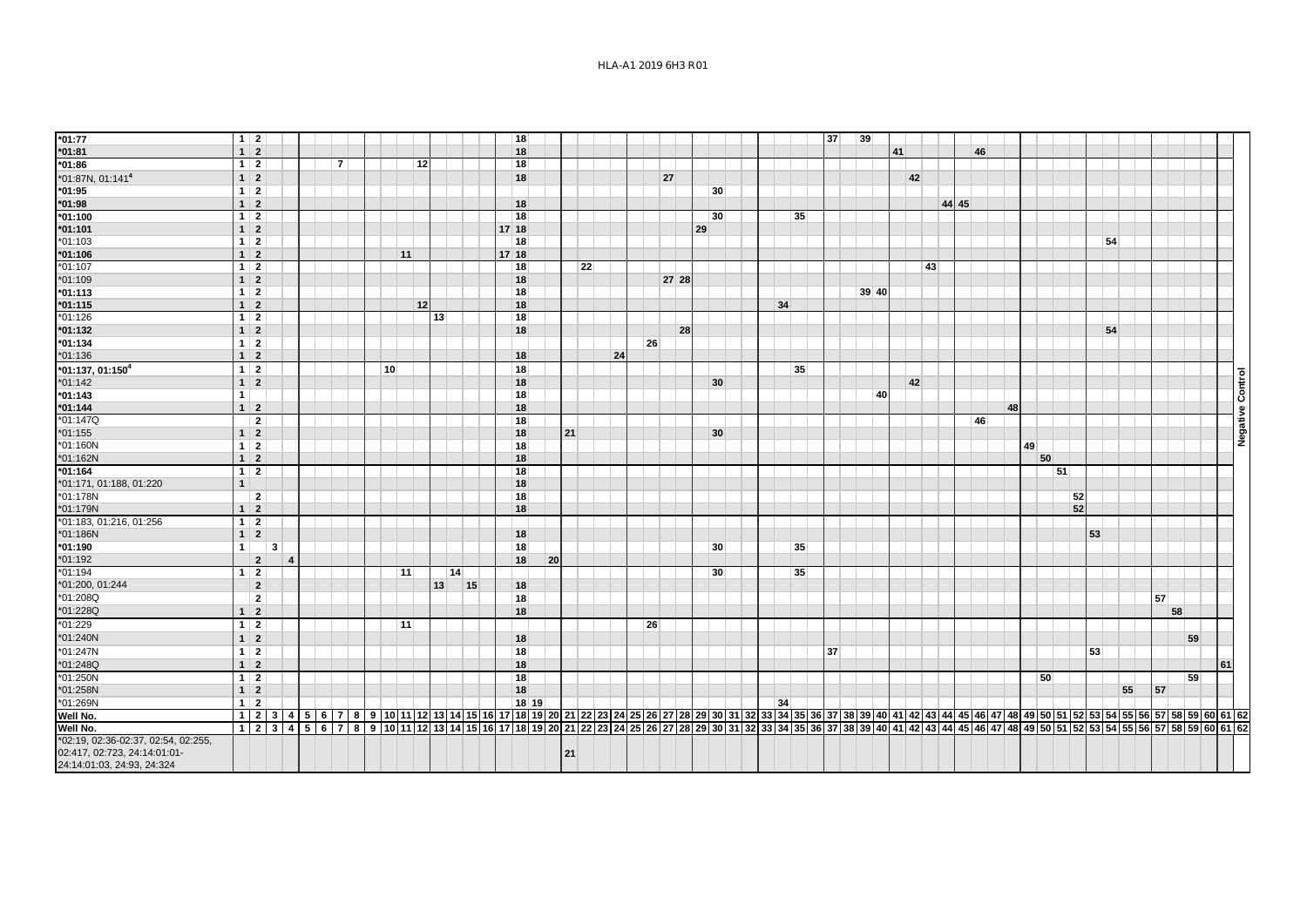## HLA-A1 2019 6H3 R01

| *02:156, 02:338, 03:07:01, 03:42,<br>03:133, 03:171, 11:35, 30:04:01-<br>30:04:02, 30:06, 30:09, 30:17, 30:29,<br>30:46, 30:77, 30:90, 30:103, 30:105,<br>31:03-31:04, 33:49, 33:144, 68:103:01-<br>68:103:02 |  | w         | 15 |    |    |    |    |    |    |  |  |  |
|---------------------------------------------------------------------------------------------------------------------------------------------------------------------------------------------------------------|--|-----------|----|----|----|----|----|----|----|--|--|--|
| *02:262, 02:547, 02:700, 24:22, 24:160,<br>24:299                                                                                                                                                             |  |           |    | 19 | 23 |    |    |    |    |  |  |  |
| $*02:315$                                                                                                                                                                                                     |  |           |    |    |    |    |    | 38 |    |  |  |  |
| *02:346, 02:427, 25:11, 26:03:01,<br>26:06, 26:21, 26:36, 26:78, 26:92,<br>26:111, 26:146                                                                                                                     |  |           |    |    |    | 26 |    |    |    |  |  |  |
| *02:453, 02:557, 02:690, 23:92, 24:271,<br>33:151, 66:17                                                                                                                                                      |  |           |    |    |    | 26 |    |    | 43 |  |  |  |
| *02:576, 31:62                                                                                                                                                                                                |  | 12        |    |    |    |    |    |    |    |  |  |  |
| *02:609, 23:09, 24:129, 26:62, 26:72,<br>32:24                                                                                                                                                                |  |           |    |    |    |    | 29 |    |    |  |  |  |
| $*02:679$                                                                                                                                                                                                     |  |           |    |    |    | 27 |    |    |    |  |  |  |
| *02:682, 11:226, 68:41, B*57:65,<br>C*04:31, C*06:137                                                                                                                                                         |  | $12 \mid$ |    |    |    |    |    |    |    |  |  |  |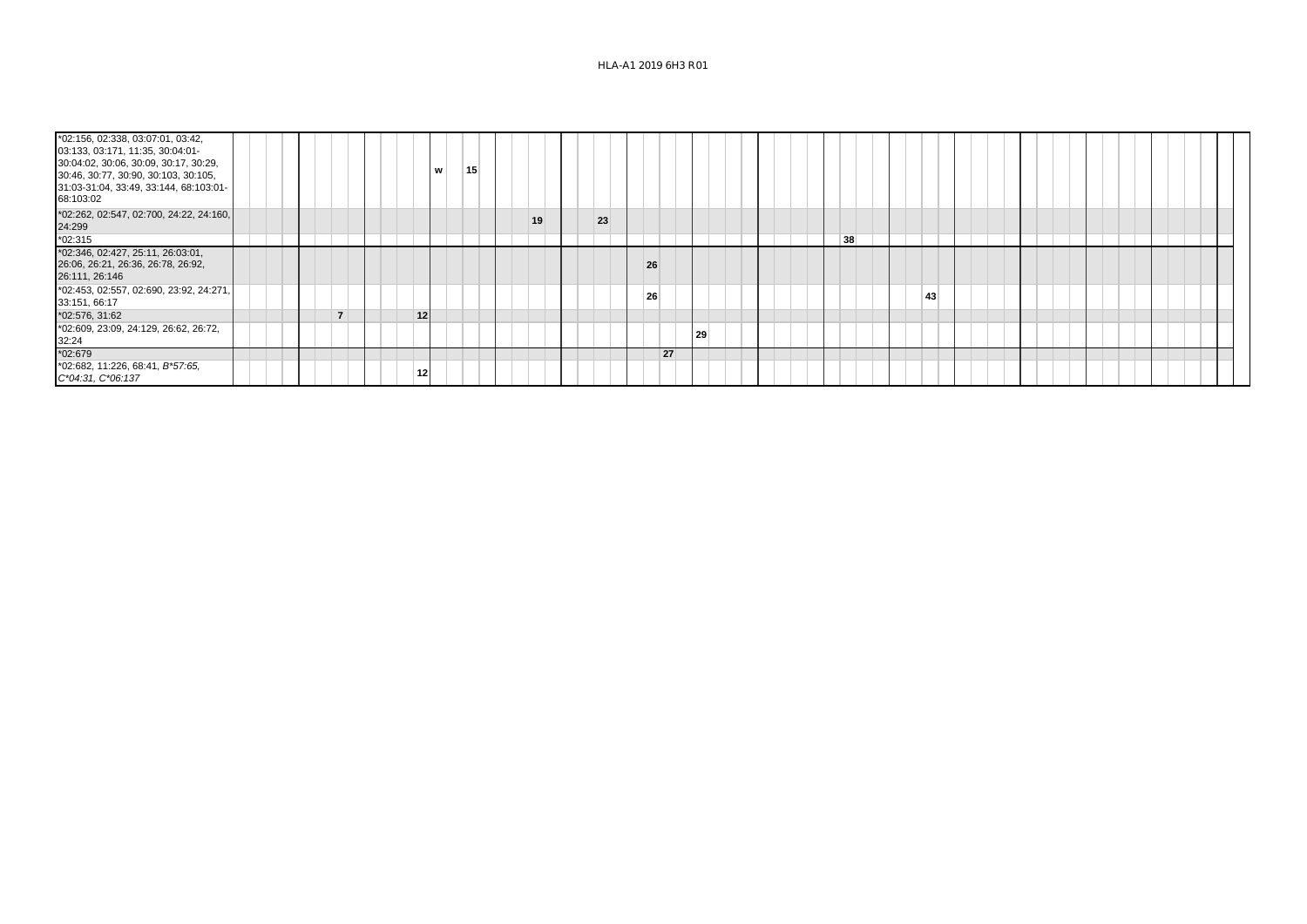## HLA-A1 2019 6H3 R01

| *03:01:01:01-03:01:05, 03:01:07-<br>03:01:29, 03:01:31-03:01:48, 03:01:51-<br>03:01:77, 03:03N-03:06, 03:08-03:09,<br>03:11N-03:17:02, 03:19-03:20,<br>03:22:01-03:25, 03:27-03:30, 03:33-<br>03:39, 03:41, 03:43-03:64, 03:66-<br>03:68N, 03:70-03:72, 03:74, 03:79-<br>03:81, 03:83-03:84, 03:86, 03:88-<br>03:89:02, 03:91N-03:94, 03:96-03:97,<br>03:99-03:104, 03:108-03:112, 03:114-<br>03:132, 03:134, 03:136-03:159,<br>03:161N-03:166, 03:168N-03:170,<br>03:172-03:176, 03:178N-03:181,<br>03:183-03:186, 03:188-03:192N,<br>03:195-03:197N, 03:199, 03:201-<br>03:203, 03:205-03:207, 03:209-03:214,<br>03:216-03:217, 03:219-03:222, 03:224-<br>03:230, 03:233-03:235, 03:238-03:241,<br>03:243, 03:245-03:248, 03:251-03:252,<br>03:254-03:259, 03:261-03:273, 03:276-<br>03:280:02, 03:282-03:284N, 03:286N-<br>03:287, 03:289-03:308, 03:310-03:313,<br>03:315-03:317, 03:320-03:321,<br>30:01:01:01-30:02:08, 30:02:10-30:03,<br>30:07-30:08, 30:10-30:13, 30:15-30:16,<br>30:18-30:20, 30:22-30:25, 30:27N,<br>30:30-30:42, 30:44, 30:48-30:51, 30:53-<br>30:71, 30:73N-30:76N, 30:78N-30:79,<br>30:81-30:89, 30:91, 30:93-30:98,<br>30:100-30:102, 30:104, 30:106-30:112,<br>30:114-30:116, 30:118-30:130N,<br>30:133-30:138, 30:140-30:141, 32:04,<br>34:02:01-34:04, 34:07-34:10N, 34:13,<br>34:15 |   |  |   |  |  |                                                                                                                                                                                        |    |    | 15 |  |  |  |    |  |    |  |  |  |  |    |  |    |  |  |  |  |  |  | Negative Control |  |
|------------------------------------------------------------------------------------------------------------------------------------------------------------------------------------------------------------------------------------------------------------------------------------------------------------------------------------------------------------------------------------------------------------------------------------------------------------------------------------------------------------------------------------------------------------------------------------------------------------------------------------------------------------------------------------------------------------------------------------------------------------------------------------------------------------------------------------------------------------------------------------------------------------------------------------------------------------------------------------------------------------------------------------------------------------------------------------------------------------------------------------------------------------------------------------------------------------------------------------------------------------------------------------------------------------------------|---|--|---|--|--|----------------------------------------------------------------------------------------------------------------------------------------------------------------------------------------|----|----|----|--|--|--|----|--|----|--|--|--|--|----|--|----|--|--|--|--|--|--|------------------|--|
| Well No.                                                                                                                                                                                                                                                                                                                                                                                                                                                                                                                                                                                                                                                                                                                                                                                                                                                                                                                                                                                                                                                                                                                                                                                                                                                                                                               |   |  |   |  |  | 1 2 3 4 5 6 7 8 9 10 11 2 3 4 5 6 7 8 9 10 11 2 3 4 5 6 7 8 9 10 11 2 3 4 5 6 7 8 9 10 11 2 3 4 5 7 8 8 7 38 39 40 41 42 43 44 5 45 46 47 48 49 50 51 52 53 54 55 56 57 58 59 60 61 62 |    |    |    |  |  |  |    |  |    |  |  |  |  |    |  |    |  |  |  |  |  |  |                  |  |
| Well No.                                                                                                                                                                                                                                                                                                                                                                                                                                                                                                                                                                                                                                                                                                                                                                                                                                                                                                                                                                                                                                                                                                                                                                                                                                                                                                               |   |  |   |  |  |                                                                                                                                                                                        |    |    |    |  |  |  |    |  |    |  |  |  |  |    |  |    |  |  |  |  |  |  |                  |  |
| *03:02:01-03:02:04, 03:10, 03:31-<br>03:32, 03:73, 03:76, 03:82, 03:90,<br>03:106, 03:113, 03:160, 03:198,<br>03:218, 03:223, 03:236-03:237, 03:242,<br>03:244, 03:253, 03:274-03:275N,<br>03:281, 03:285, 03:309, 03:314,<br>03:319, 11:209, 24:92, 30:99                                                                                                                                                                                                                                                                                                                                                                                                                                                                                                                                                                                                                                                                                                                                                                                                                                                                                                                                                                                                                                                             |   |  |   |  |  |                                                                                                                                                                                        | 13 | 15 |    |  |  |  | 24 |  |    |  |  |  |  |    |  |    |  |  |  |  |  |  |                  |  |
| *03:07:02, 30:139, 74:23                                                                                                                                                                                                                                                                                                                                                                                                                                                                                                                                                                                                                                                                                                                                                                                                                                                                                                                                                                                                                                                                                                                                                                                                                                                                                               |   |  |   |  |  |                                                                                                                                                                                        | 13 |    | 15 |  |  |  |    |  |    |  |  |  |  |    |  |    |  |  |  |  |  |  |                  |  |
| *03:18, 03:105, 11:271                                                                                                                                                                                                                                                                                                                                                                                                                                                                                                                                                                                                                                                                                                                                                                                                                                                                                                                                                                                                                                                                                                                                                                                                                                                                                                 | 1 |  |   |  |  |                                                                                                                                                                                        |    |    |    |  |  |  |    |  |    |  |  |  |  |    |  |    |  |  |  |  |  |  |                  |  |
| *03:21N, 30:132N                                                                                                                                                                                                                                                                                                                                                                                                                                                                                                                                                                                                                                                                                                                                                                                                                                                                                                                                                                                                                                                                                                                                                                                                                                                                                                       |   |  | 5 |  |  |                                                                                                                                                                                        |    |    | 15 |  |  |  |    |  |    |  |  |  |  |    |  |    |  |  |  |  |  |  |                  |  |
| $*03:26$                                                                                                                                                                                                                                                                                                                                                                                                                                                                                                                                                                                                                                                                                                                                                                                                                                                                                                                                                                                                                                                                                                                                                                                                                                                                                                               |   |  |   |  |  |                                                                                                                                                                                        |    |    | 15 |  |  |  |    |  |    |  |  |  |  | 41 |  | 46 |  |  |  |  |  |  |                  |  |
| *03:65, 03:69N, 03:167, 11:04, 11:27,<br>11:130                                                                                                                                                                                                                                                                                                                                                                                                                                                                                                                                                                                                                                                                                                                                                                                                                                                                                                                                                                                                                                                                                                                                                                                                                                                                        |   |  |   |  |  |                                                                                                                                                                                        |    |    | 15 |  |  |  | 24 |  |    |  |  |  |  |    |  |    |  |  |  |  |  |  |                  |  |
| *03:77, 03:107                                                                                                                                                                                                                                                                                                                                                                                                                                                                                                                                                                                                                                                                                                                                                                                                                                                                                                                                                                                                                                                                                                                                                                                                                                                                                                         |   |  |   |  |  |                                                                                                                                                                                        |    |    | 15 |  |  |  |    |  | 29 |  |  |  |  |    |  |    |  |  |  |  |  |  |                  |  |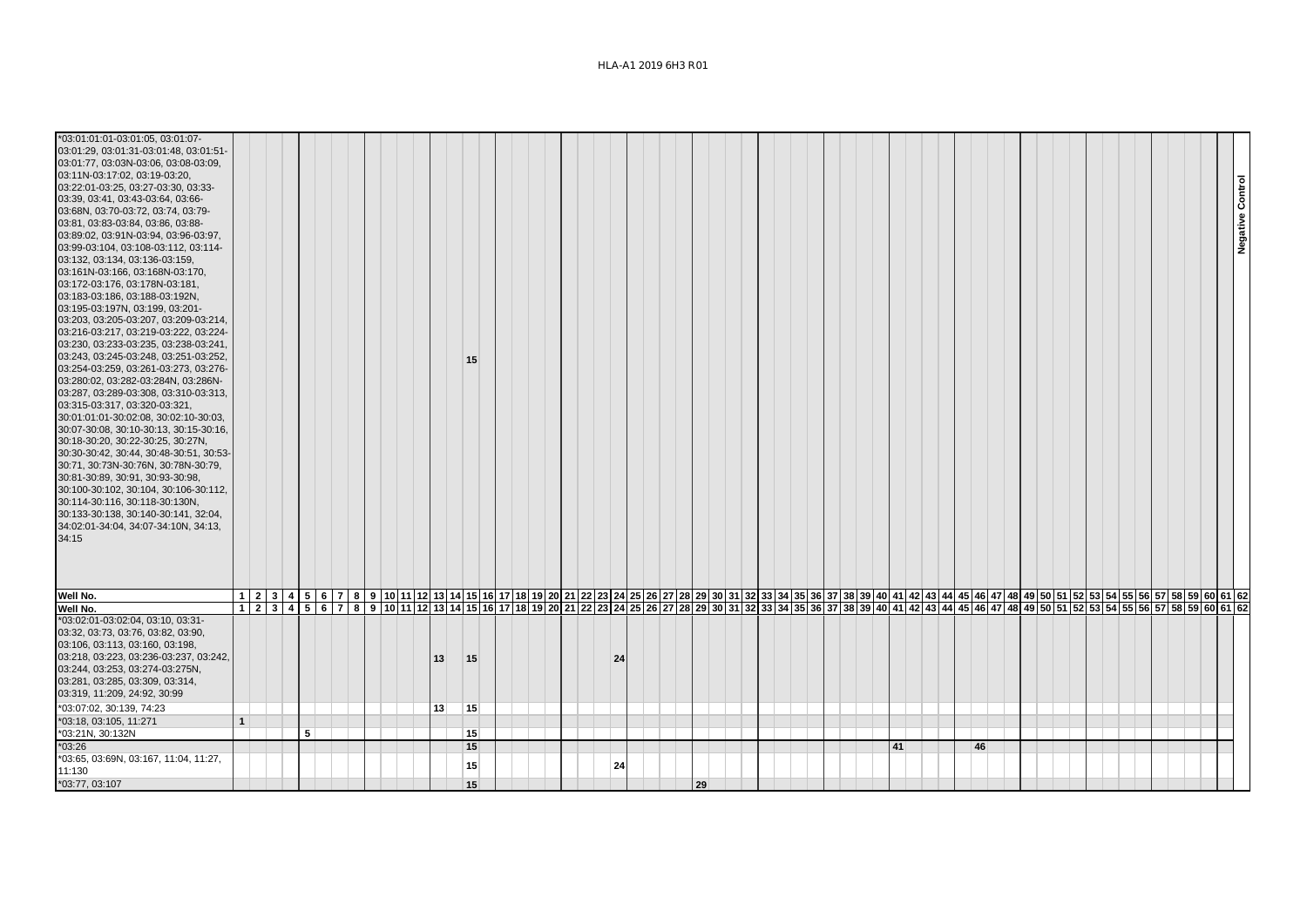| $*03:78$                                                                                                                                                                                                                                                                                                                                                                                                                                                                                                                                                                                                                                                                                                                                                                                       |              |                                                                                                                                                                                                                                |   |   |  |                           |    |    |                 |    |    |  |    |    |       |    |    |  |  |    |    |  |    |    |  |    |    |  |  |  |  |  |  |                     |
|------------------------------------------------------------------------------------------------------------------------------------------------------------------------------------------------------------------------------------------------------------------------------------------------------------------------------------------------------------------------------------------------------------------------------------------------------------------------------------------------------------------------------------------------------------------------------------------------------------------------------------------------------------------------------------------------------------------------------------------------------------------------------------------------|--------------|--------------------------------------------------------------------------------------------------------------------------------------------------------------------------------------------------------------------------------|---|---|--|---------------------------|----|----|-----------------|----|----|--|----|----|-------|----|----|--|--|----|----|--|----|----|--|----|----|--|--|--|--|--|--|---------------------|
| $*03:85$                                                                                                                                                                                                                                                                                                                                                                                                                                                                                                                                                                                                                                                                                                                                                                                       |              |                                                                                                                                                                                                                                |   |   |  |                           |    |    | 15              |    |    |  |    | 26 |       |    |    |  |  |    |    |  |    | 43 |  |    |    |  |  |  |  |  |  |                     |
|                                                                                                                                                                                                                                                                                                                                                                                                                                                                                                                                                                                                                                                                                                                                                                                                |              |                                                                                                                                                                                                                                |   |   |  |                           |    |    | 15              |    |    |  |    |    |       |    |    |  |  |    | 38 |  |    |    |  |    |    |  |  |  |  |  |  |                     |
| *03:87, 30:92                                                                                                                                                                                                                                                                                                                                                                                                                                                                                                                                                                                                                                                                                                                                                                                  |              |                                                                                                                                                                                                                                |   |   |  |                           |    |    | 15              | 17 |    |  |    |    |       |    | 29 |  |  |    |    |  |    |    |  |    |    |  |  |  |  |  |  |                     |
| *03:135, 11:94                                                                                                                                                                                                                                                                                                                                                                                                                                                                                                                                                                                                                                                                                                                                                                                 | $\mathbf{1}$ |                                                                                                                                                                                                                                |   |   |  |                           |    |    |                 |    | 20 |  |    |    |       |    |    |  |  |    |    |  |    |    |  |    |    |  |  |  |  |  |  |                     |
| *03:182                                                                                                                                                                                                                                                                                                                                                                                                                                                                                                                                                                                                                                                                                                                                                                                        |              |                                                                                                                                                                                                                                |   |   |  |                           |    |    | 15              |    |    |  |    |    | 27 28 |    |    |  |  |    |    |  |    |    |  |    |    |  |  |  |  |  |  |                     |
| $*03:187$                                                                                                                                                                                                                                                                                                                                                                                                                                                                                                                                                                                                                                                                                                                                                                                      |              |                                                                                                                                                                                                                                |   |   |  |                           | 12 |    | 15              |    |    |  |    |    |       |    |    |  |  |    |    |  |    |    |  |    |    |  |  |  |  |  |  |                     |
| $*03:193$                                                                                                                                                                                                                                                                                                                                                                                                                                                                                                                                                                                                                                                                                                                                                                                      |              |                                                                                                                                                                                                                                |   |   |  |                           |    |    | 15 <sup>1</sup> |    |    |  |    |    | 27    |    |    |  |  |    |    |  |    |    |  |    |    |  |  |  |  |  |  |                     |
| *03:231:01, 80:03                                                                                                                                                                                                                                                                                                                                                                                                                                                                                                                                                                                                                                                                                                                                                                              |              |                                                                                                                                                                                                                                |   |   |  | $\boldsymbol{\mathsf{w}}$ |    |    | 15              |    |    |  |    |    |       |    |    |  |  |    |    |  |    |    |  |    |    |  |  |  |  |  |  | ontrol              |
| *03:231:02, 30:26                                                                                                                                                                                                                                                                                                                                                                                                                                                                                                                                                                                                                                                                                                                                                                              |              |                                                                                                                                                                                                                                |   |   |  | 10                        |    |    | 15              |    |    |  |    |    |       |    |    |  |  |    |    |  |    |    |  |    |    |  |  |  |  |  |  |                     |
| $*03:232$                                                                                                                                                                                                                                                                                                                                                                                                                                                                                                                                                                                                                                                                                                                                                                                      |              |                                                                                                                                                                                                                                |   |   |  |                           |    |    | 15              |    |    |  |    |    |       |    |    |  |  |    |    |  |    | 42 |  |    |    |  |  |  |  |  |  | ပ<br>$\pmb{\omega}$ |
| *03:250                                                                                                                                                                                                                                                                                                                                                                                                                                                                                                                                                                                                                                                                                                                                                                                        |              |                                                                                                                                                                                                                                |   |   |  |                           |    |    | 15              |    |    |  |    |    |       |    |    |  |  | 36 |    |  |    |    |  |    |    |  |  |  |  |  |  |                     |
| $*03:318$                                                                                                                                                                                                                                                                                                                                                                                                                                                                                                                                                                                                                                                                                                                                                                                      |              |                                                                                                                                                                                                                                |   |   |  |                           |    | 13 | 15              |    |    |  | 24 |    |       |    |    |  |  |    |    |  | 41 |    |  | 46 |    |  |  |  |  |  |  | <b>Negativ</b>      |
| *11:01:01:01-11:01:03, 11:01:05-<br>11:01:43, 11:01:45-11:01:56, 11:01:58-<br>11:01:71, 11:01:73-11:03, 11:05, 11:07.<br>11:09-11:13, 11:15:01-11:16, 11:18-<br>11:20, 11:22, 11:29, 11:32:01-11:34,<br>11:36-11:37, 11:40-11:43, 11:45-11:47,<br>11:49, 11:51-11:52Q, 11:54:01-11:59,<br>11:61-11:68, 11:70:01-11:76, 11:78N-<br>11:93, 11:95-11:99N, 11:102-11:107,<br>11:109N-11:111, 11:113-11:117,<br>11:119:01-11:125, 11:127N-11:129,<br>11:131-11:138, 11:140-11:142, 11:145-<br>11:154, 11:156-11:157, 11:159, 11:161-<br>11:171, 11:173-11:174, 11:176-<br>11:182Q, 11:184-11:190, 11:192-<br>11:208N, 11:210N, 11:212-11:225,<br>11:227-11:228, 11:230-11:235Q,<br>11:237-11:241, 11:243-11:268, 11:270,<br>11:272Q-11:281, 11:283-11:287N,<br>11:289, 11:291-11:298, 11:300-11:306 |              |                                                                                                                                                                                                                                |   |   |  |                           |    |    |                 |    |    |  | 24 |    |       |    |    |  |  |    |    |  |    |    |  |    |    |  |  |  |  |  |  |                     |
| Well No.                                                                                                                                                                                                                                                                                                                                                                                                                                                                                                                                                                                                                                                                                                                                                                                       |              | 1 2 3 4 5 5 6 5 7 8 9 6 7 8 9 7 8 9 7 8 9 7 8 9 7 8 9 8 9 6 7 8 9 8 9 8 1 8 3 4 3 4 3 4 3 3 4 3 4 3 3 4 3 4 4 4 5 4 4 4 5 4 4 4 5 4 4 4 5 4 4 4 5 4 4 4 5 4 4 4 5 4 6 7 5 8 5 6 5 7 5 8 5 6 7 5 8 5 6 7 5 8 5 9 6 7 5 8 59 6 0 |   |   |  |                           |    |    |                 |    |    |  |    |    |       |    |    |  |  |    |    |  |    |    |  |    |    |  |  |  |  |  |  |                     |
| Well No.                                                                                                                                                                                                                                                                                                                                                                                                                                                                                                                                                                                                                                                                                                                                                                                       |              |                                                                                                                                                                                                                                |   |   |  |                           |    |    |                 |    |    |  |    |    |       |    |    |  |  |    |    |  |    |    |  |    |    |  |  |  |  |  |  |                     |
| *11:01:44, 11:38-11:39                                                                                                                                                                                                                                                                                                                                                                                                                                                                                                                                                                                                                                                                                                                                                                         | $\mathbf{1}$ |                                                                                                                                                                                                                                |   |   |  |                           |    |    |                 |    |    |  | 24 |    |       |    |    |  |  |    |    |  |    |    |  |    |    |  |  |  |  |  |  |                     |
| $*11:06$                                                                                                                                                                                                                                                                                                                                                                                                                                                                                                                                                                                                                                                                                                                                                                                       |              |                                                                                                                                                                                                                                |   |   |  |                           |    |    |                 |    |    |  | 24 | 26 |       |    |    |  |  |    |    |  |    |    |  |    |    |  |  |  |  |  |  |                     |
| $*11:14$                                                                                                                                                                                                                                                                                                                                                                                                                                                                                                                                                                                                                                                                                                                                                                                       |              |                                                                                                                                                                                                                                |   |   |  | w                         |    |    |                 |    |    |  | 24 |    |       |    |    |  |  |    |    |  |    |    |  |    |    |  |  |  |  |  |  |                     |
| *11:17, 11:144                                                                                                                                                                                                                                                                                                                                                                                                                                                                                                                                                                                                                                                                                                                                                                                 |              |                                                                                                                                                                                                                                |   |   |  |                           |    |    |                 |    |    |  | 24 |    |       | 29 |    |  |  |    |    |  |    |    |  |    |    |  |  |  |  |  |  |                     |
| $*11:21N$                                                                                                                                                                                                                                                                                                                                                                                                                                                                                                                                                                                                                                                                                                                                                                                      |              |                                                                                                                                                                                                                                |   | 5 |  |                           |    |    |                 |    |    |  | 24 |    |       |    |    |  |  |    |    |  |    |    |  |    |    |  |  |  |  |  |  |                     |
|                                                                                                                                                                                                                                                                                                                                                                                                                                                                                                                                                                                                                                                                                                                                                                                                |              |                                                                                                                                                                                                                                |   |   |  |                           |    |    |                 |    |    |  |    |    |       |    |    |  |  |    |    |  |    |    |  |    |    |  |  |  |  |  |  |                     |
| *11:26, 11:118, 26:32, 26:70, 29:66,<br>32:62, 33:13, 74:10, 74:30, B*57:102,                                                                                                                                                                                                                                                                                                                                                                                                                                                                                                                                                                                                                                                                                                                  |              |                                                                                                                                                                                                                                |   |   |  |                           |    |    |                 |    |    |  |    |    |       |    |    |  |  |    |    |  |    |    |  |    |    |  |  |  |  |  |  |                     |
| $C*06:72$                                                                                                                                                                                                                                                                                                                                                                                                                                                                                                                                                                                                                                                                                                                                                                                      |              |                                                                                                                                                                                                                                | 4 |   |  |                           |    |    |                 |    |    |  |    |    |       |    |    |  |  |    |    |  |    |    |  |    |    |  |  |  |  |  |  |                     |
|                                                                                                                                                                                                                                                                                                                                                                                                                                                                                                                                                                                                                                                                                                                                                                                                |              |                                                                                                                                                                                                                                |   |   |  |                           |    |    |                 |    |    |  |    |    |       |    |    |  |  |    |    |  |    |    |  |    |    |  |  |  |  |  |  |                     |
| $*11:30$                                                                                                                                                                                                                                                                                                                                                                                                                                                                                                                                                                                                                                                                                                                                                                                       |              |                                                                                                                                                                                                                                |   |   |  |                           |    |    |                 | 17 |    |  | 24 |    |       |    | 29 |  |  |    |    |  |    |    |  |    |    |  |  |  |  |  |  |                     |
| *11:31, 11:158, 11:183, 30:117                                                                                                                                                                                                                                                                                                                                                                                                                                                                                                                                                                                                                                                                                                                                                                 |              |                                                                                                                                                                                                                                |   |   |  |                           |    | w  |                 |    |    |  |    |    |       |    |    |  |  |    |    |  |    |    |  |    |    |  |  |  |  |  |  |                     |
| $*11:48$                                                                                                                                                                                                                                                                                                                                                                                                                                                                                                                                                                                                                                                                                                                                                                                       |              |                                                                                                                                                                                                                                |   |   |  |                           |    |    |                 |    |    |  |    |    |       |    |    |  |  |    |    |  |    |    |  |    | 47 |  |  |  |  |  |  |                     |
| *11:50Q                                                                                                                                                                                                                                                                                                                                                                                                                                                                                                                                                                                                                                                                                                                                                                                        |              |                                                                                                                                                                                                                                |   |   |  | 10                        |    |    |                 |    |    |  |    |    |       |    |    |  |  |    |    |  |    |    |  |    |    |  |  |  |  |  |  |                     |
| $*11:60$                                                                                                                                                                                                                                                                                                                                                                                                                                                                                                                                                                                                                                                                                                                                                                                       |              |                                                                                                                                                                                                                                |   |   |  |                           |    | 13 |                 |    |    |  | 24 |    |       |    |    |  |  |    |    |  |    |    |  |    |    |  |  |  |  |  |  |                     |
| *11:69N                                                                                                                                                                                                                                                                                                                                                                                                                                                                                                                                                                                                                                                                                                                                                                                        |              |                                                                                                                                                                                                                                |   |   |  |                           |    |    |                 |    |    |  | 24 |    |       |    |    |  |  |    |    |  |    | 43 |  |    |    |  |  |  |  |  |  |                     |
| *11:77, 11:126                                                                                                                                                                                                                                                                                                                                                                                                                                                                                                                                                                                                                                                                                                                                                                                 |              |                                                                                                                                                                                                                                |   |   |  |                           |    |    |                 |    |    |  | 24 |    |       |    |    |  |  |    |    |  | 41 |    |  | 46 |    |  |  |  |  |  |  |                     |
| *11:100, 11:175                                                                                                                                                                                                                                                                                                                                                                                                                                                                                                                                                                                                                                                                                                                                                                                |              |                                                                                                                                                                                                                                |   |   |  |                           |    |    |                 |    |    |  | 24 |    | 27 28 |    |    |  |  |    |    |  |    |    |  |    |    |  |  |  |  |  |  |                     |